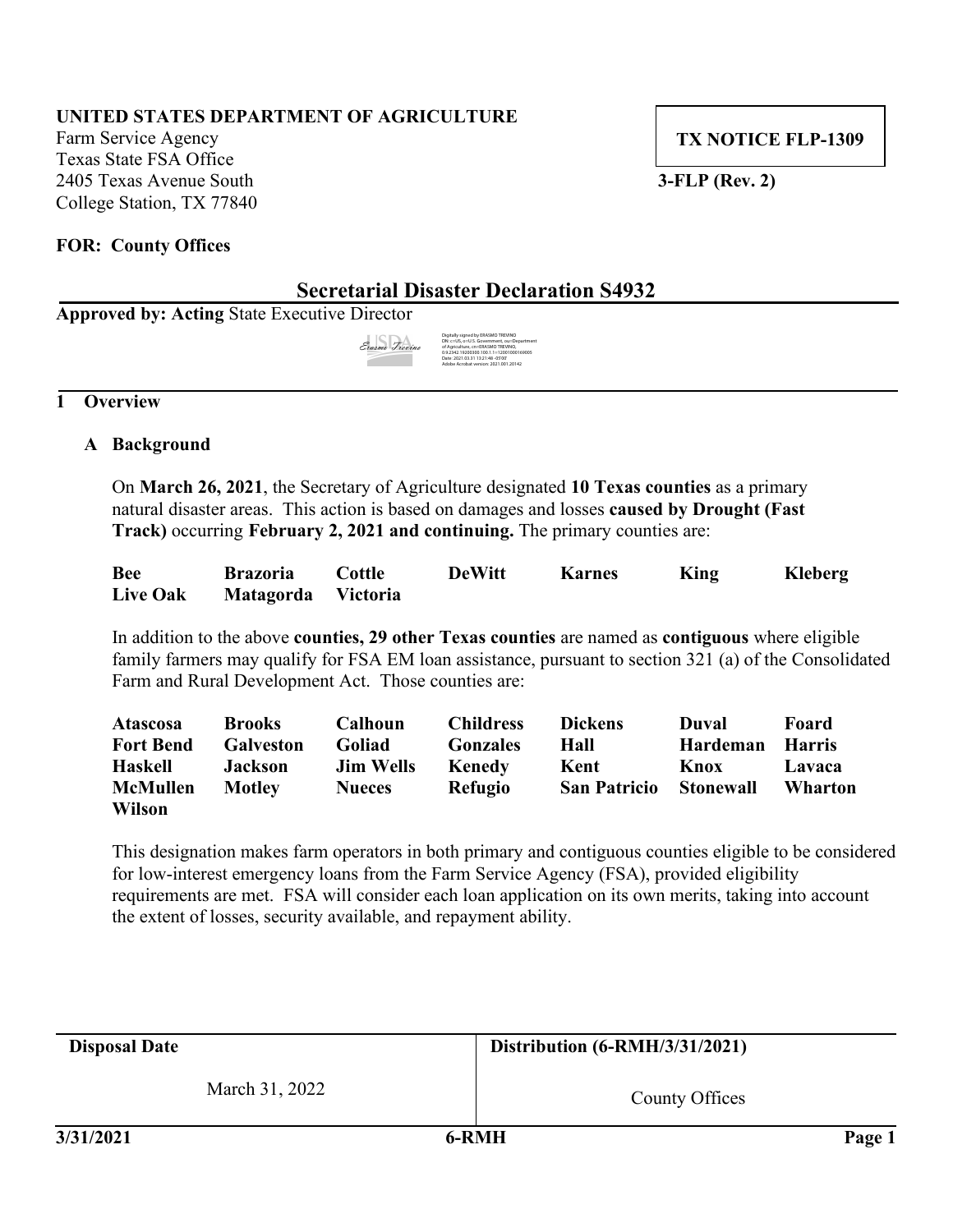# **TX Notice FLP-1309**

# **B Application Deadline**

EM Loan applications will be received through **November 26, 2021** for **production and physical losses.**

# **2 Action**

# **A Exceptions for Application Deadlines**

County Offices shall thoroughly review Exhibit 1.

# **B Determining Security Values**

For the purpose of determining loan security values for loan applications, the beginning date of the incidence period is **February 2, 2021.**

# **C District Director's and Farm Loan Manager's Responsibilities**

District Directors and Farm Loan Managers shall follow instructions according to 3-FLP (Rev. 2), and FmHA Instruction 1945-A for emergency loan applicability.

The Farm Loan Manager shall notify borrowers of Disaster Set-Aside (DSA) availability in accordance with handbook 5-FLP paragraph 42.

### **D Public Announcements**

Special emphasis will be placed on informing the farm community through public announcements and arranging and conducting meetings with local Agricultural lenders and leaders.

### **3 Contact Point**

### **A Inquires**

If there are questions concerning this notice, contact the Conservation or Farm Loan Program Division.